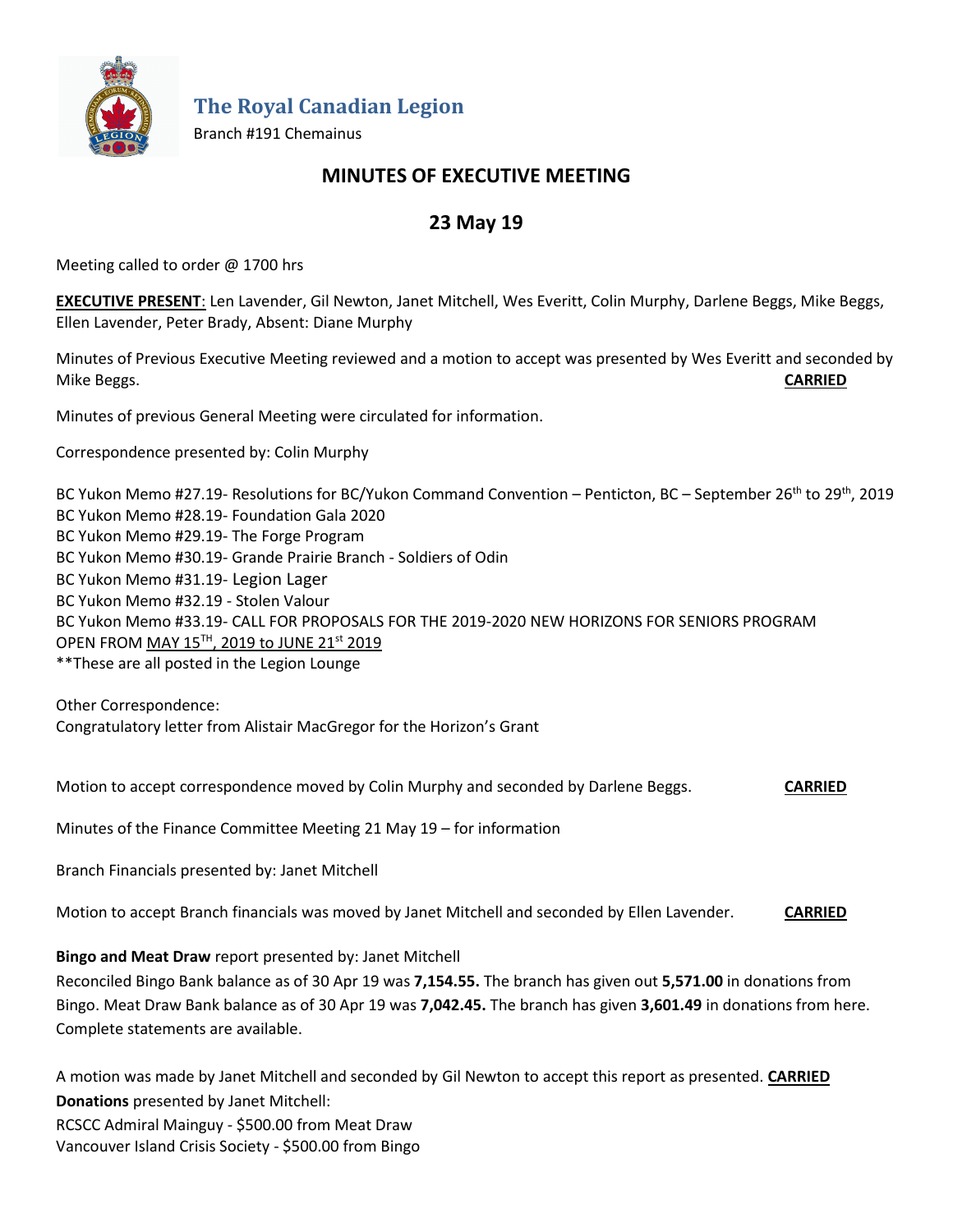Chemainus Harvest House Food Bank- \$1000.00 from Meat Draw 257 Parallel Squadron - \$1000.00 from Bingo 205 Collishaw Canadian Air Cadets Squadron - \$1000.00 from Meat Draw Chemainus Secondary (PAC) – requesting need for PA system - \$1700.00 from Meat Draw Vancouver Island Compassion Dogs - \$500.00 from Bingo A motion was made by Janet Mitchell, seconded by Darlene Beggs that these donations be made to these organizations upon approval of general membership. **CARRIED**

## **COMMITTEE REPORTS**

**Membership** presented by Darlene Beggs The following new application is submitted for approval: Jan Donaldson - Associate Member

A motion was made by Darlene Beggs to accept this application for approval at next General Meeting, seconded by Janet Mitchell. **CARRIED**

**PRO** presented by: Colin Murphy – Nil

**Sick & Visiting** presented by Diane Murphy – Nil

**Youth & Sports** presented: Wes Everitt reported that euchre play downs for Zone will be 8 Jun at Malahat Branch.

**Service Officer** presented by Mike Beggs – Nil

**Poppy** presented by Janet Mitchell: Colin Murphy reported that he is in contact with Wellington Foundry querying the cost of a Afghanistan plaque for addition to our cenotaph. Expect a quote soon.

**Bar** presented by Peter Brady: Peter anticipating cost for feeding colour parties, and band for Chemainus Days. General revenue will provide funding.

**House** presented by Gil Newton: The filters on the heat pumps were serviced by Dorothy and Gil. Thanks to Don Gatward and Peter Brady for assistance with the flag pole. Windows are supposed to be started on 29 May.

**Zone Report** presented by Wes Everitt: Wes reported on several items from Zone Meeting: New 12 week program for rehabilitation of medically released Veterans. Information Card left on lounge notice board. 2019 Branch Manual officially out. Some discussion about applying taxes to membership dues in the future, nothing official yet. Branch 7 is closing in Jun and Pemberton Homes is housing information regarding assets. Potential changes in meeting dates for Zone could be forthcoming. Forge program in Quesnel applying for authority to use horses for treatment of veterans and first responders. End of Jun is cut-off for submission for Military Service Recognition book.

**Honours and Awards** presented by Wes Everitt: Nil Report

**Sgt-at-Arms presented** by Wes Everitt: no report – Entry form for Summer Parade submitted as well as invitations to other Legion Colour Party members expecting about 30 people to feed.

**Ways and Means** presented by Ellen Lavender: Nil

A motion was tabled by Mike Beggs to accept committee reports seconded by Gil Newton. **CARRIED**